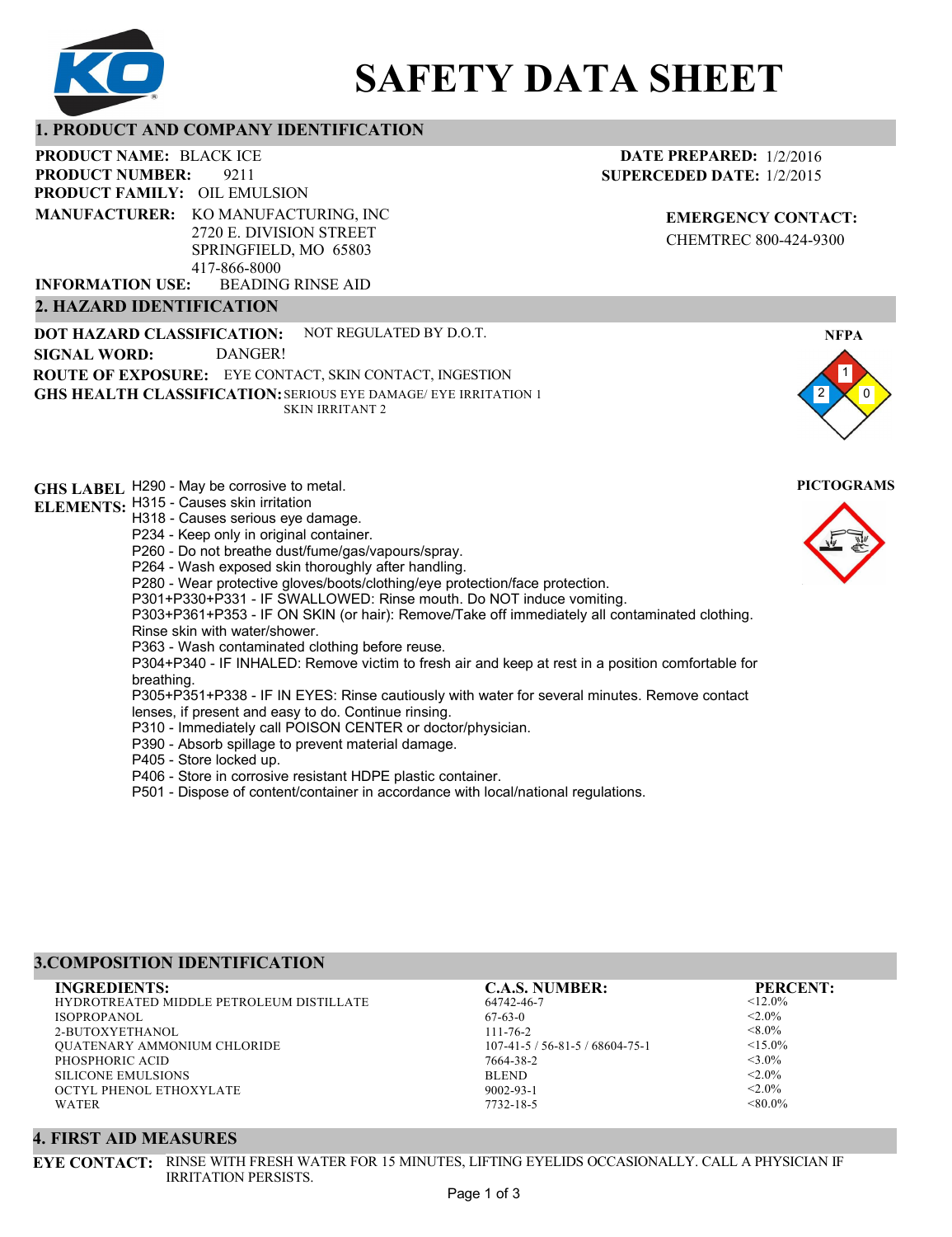# 9211 **PRODUCT NUMBER: PRODUCT NAME: BLACK ICE**

# **DATE PREPARED:** 1/2/2016 **SUPERCEDED DATE:** 1/2/2015

#### **4. FIRST AID MEASURES - CONTINUED**

**SKIN CONTACT:** RINSE WITH PLENTY OF FRESH WATER AND REMOVE CONTAMINATED CLOTHING IMMEDIATELY. CALL A PHYSICIAN IF IRRITATION PERSISTS.

**INGESTION:** RINSE MOUTH WITH FRESH WATER. DO NOT INDUCE VOMITING. CALL A PHYSICIAN IMMEDIATELY. IF CONSCIOUS, GIVE LARGE QUANTITIES OF WATER. DO NOT GIVE ANYTHING BY MOUTH IF UNCONSCIOUS.

**INHALATION:** IF OVERCOME BY EXPOSURE, REMOVE VICTIM TO FRESH AIR IMMEDIATELY. GIVE OXYGEN OR ARTIFICIAL RESPIRATION AS NEEDED. CALL A PHYSICIAN IMMEDIATELY.

#### **5. FIRE FIGHTING MEASURES**

**FLAMMABLE PROPERTIES:** NON FLAMMABLE.

**FLASH POINT:** >200 F

**SUITABLE EXTINGUISHING MEDIA:** DRY CHEMICAL, FOAM OR CARBON DIOXIDE, WATER SPRAY.

**UNSUITABLE EXTINGUISHING MEDIA:** NOT ESTABLISHED.

**SPECIFIC HAZARDS ARISING** NONE KNOWN.

**FROM THE CHEMICAL:**

**PROTECTIVE EQUIPMENT AND PRECAUTIONS FOR FIREFIGHTERS:** APPPROVED) AND FULL PROTECTIVE GEAR. WEAR SELF-CONTAINED BREATHING APPARATUS (PRESSURE DEMAND MSHA/NIOSH

#### **6. ACCIDENTAL RELEASE MEASURES**

**PERSONAL PRECAUTIONS:** AVOID CONTACT WITH EYES AND SKIN. SPILL AREA MAY BE SLIPPERY. WEAR PROPER PROTECTIVE EQUIPMENT WHEN DEALING WITH RELEASE.

**ENVIRONMENTAL PRECAUTIONS:** CONTAIN SPILL TO AVOID RELEASE TO THE ENVIRONMENT. KEEP CONTAINER TIGHTLY CLOSED WHEN NOT IN USE.

**METHODS FOR CONTAINMENT** COLLECT FOR DISPOSAL USING AN INERT ABSORBENT MATERIAL AND TRANSFER TO A **AND CLEAN-UP:** CONTAINER FOR REUSE OR DISPOSAL.

#### **7. HANDLING AND STORAGE**

**HANDLING:** HANDLE WITH CARE AND AVOID CONTACT WITH EYES AND SKIN. ALWAYS WEAR PROPER CHEMICAL RESISTANT PROTECTIVE EQUIPMENT 29CFR1910.132-138. WASH THOROUGHLY AFTER HANDLING.

**STORAGE:** STORE IN A COOL, DRY PLACE. KEEP OUT OF REACH OF CHILDREN. KEEP LID TIGHTLY CLOSED WHEN NOT IN USE.

#### **8. EXPOSURE CONTROLS/PERSONAL PROTECTION**

**ENGINEERING CONTROLS:** NONE REQUIRED UNDER NORMAL USE.

**EYE / FACE PROTECTION:** CHEMICAL SAFETY GLASSES.

**SKIN PROTECTION:** CHEMICAL RESISTANT GLOVES.

**THRESHOLD LIMIT VALUE (TLV):** 2-BUTOXYETHANOL, 20 PPM; PHOSPHORIC ACID, 1 MG/M³

#### **9. PHYSICAL AND CHEMICAL PROPERTIES**

**PHYSICAL STATE:** LIQUID. **APPEARANCE: ODOR: BOILING POINT: FREEZING POINT:** NOT ESTABLISHED. **SPECIFIC GRAVITY:** 1.01 **pH (1%): EVAPORATION RATE:** NOT ESTABLISHED. **FLASH POINT: LOWER FLAMMABILITY/EXPLOSIVE LIMIT:** NOT ESTABLISHED. NOT ESTABLISHED. 2.7-3.1  $>200$  F CLEAR YELLOW LIQUID. LIGHT SOLVENT SCENT. **VISCOSITY: REALITIVE DENSITY:** 8.4 LBS./GL. **SOLUBILITY: VAPOR PRESSURE:** NOT ESTABLISHED. **VAPOR DENSITY:** NOT ESTABLISHED. **DECOMPOSITION** NOT ESTABLISHED. **TEMPERATURE: PARTICAL COEFFICIENT:** NOT ESTABLISHED. **N-OCTANOL/WATER** NOT ESTABLISHED. SOLUBLE.

**UPPER FLAMMABLE/EXPLOSIVE LIMIT:** NOT ESTABLISHED.

**AUTO-IGNITION TEMPERATURE:** NOT ESTABLISHED.